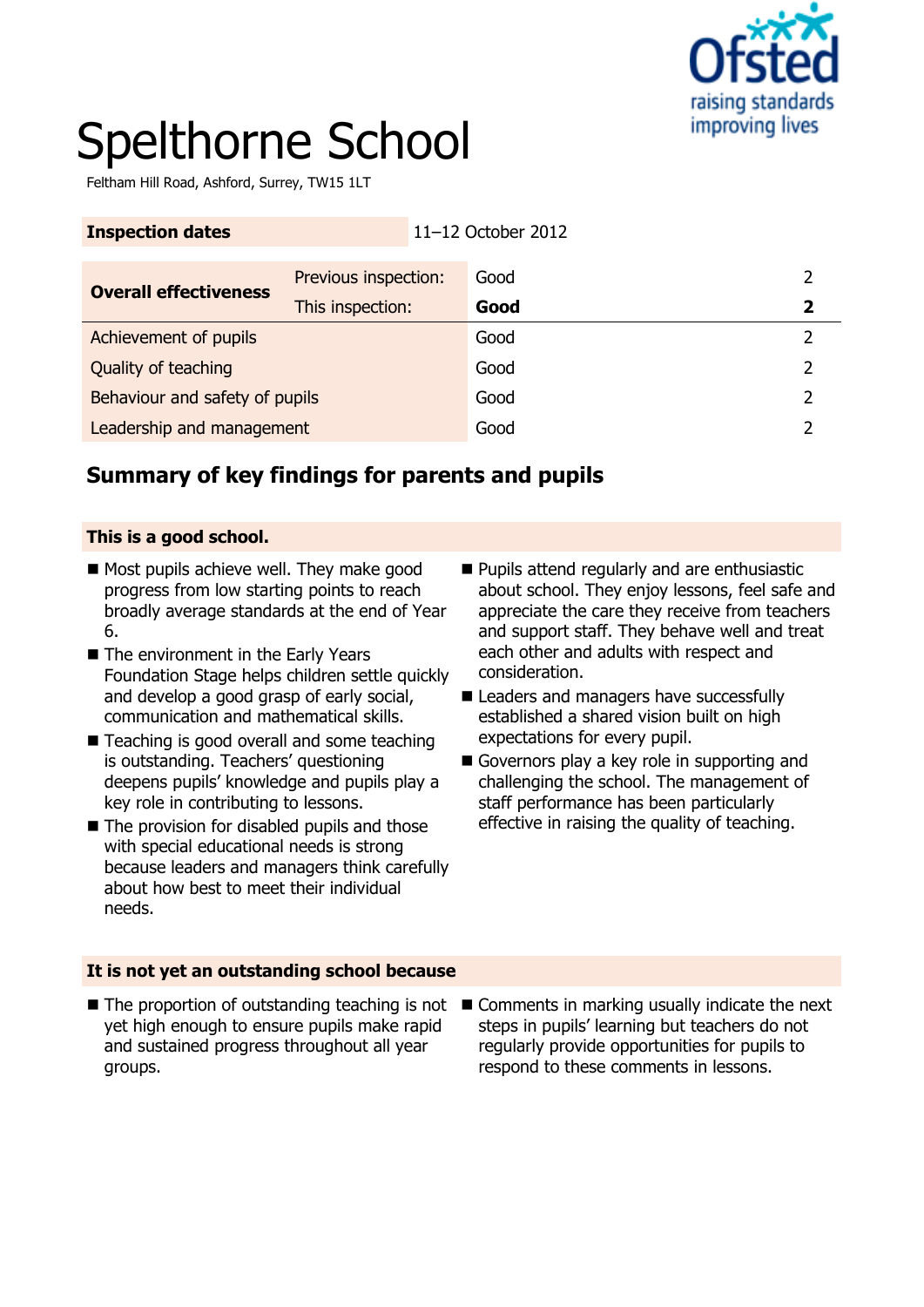# **Information about this inspection**

- Inspectors observed 32 lessons or parts of lessons, including joint observations with senior leaders. They visited the speech and language unit and the nurture group. The teaching of a range of subjects was observed, including phonics (letter patterns and the sounds they represent) and guided reading. In addition, the team listened to pupils read and attended assemblies.
- Meetings were held with pupils, staff and representatives from the governing body and the local authority.
- Inspectors took account of the 23 responses to the online questionnaire (Parent View), the 190 responses to a recent parental survey commissioned by the school and of the questionnaires returned by staff.
- They observed the school's work and looked at a range of documents including those relating to safeguarding and child protection, the school's self-evaluation, the school improvement plan, minutes of governing body meetings, data on pupil performance, notes of visits from the local authority, logs relating to behaviour and absence figures.

### **Inspection team**

| Jeanie Jovanova, Lead inspector | <b>Additional Inspector</b> |
|---------------------------------|-----------------------------|
| John Viner                      | <b>Additional Inspector</b> |
| Ros Ferrara                     | <b>Additional Inspector</b> |
| <b>Bryan Meyer</b>              | <b>Additional Inspector</b> |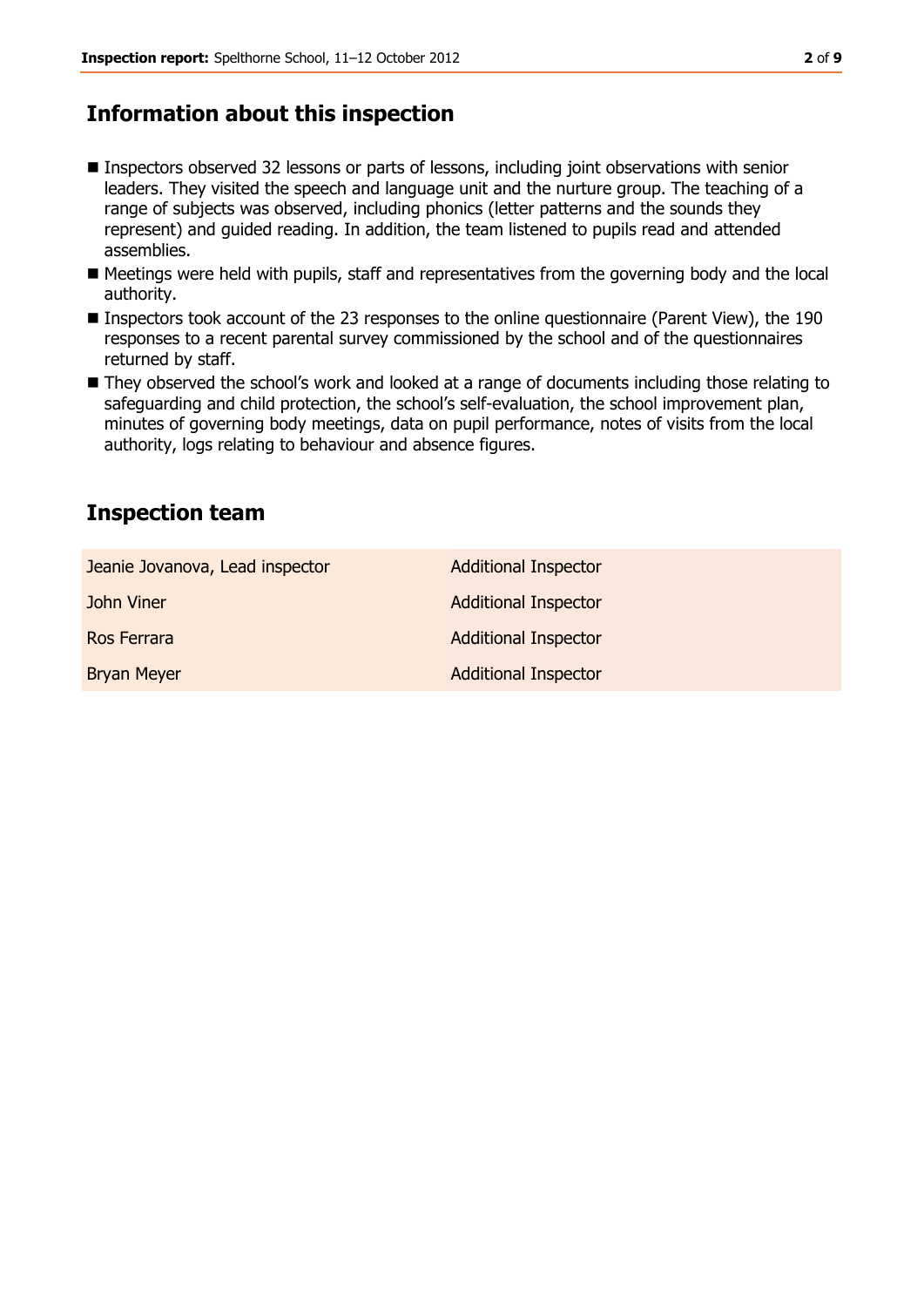# **Full report**

# **Information about this school**

- This is larger than the average-sized primary school.
- The proportion of disabled pupils and those with special educational needs supported at school action is lower than that found nationally. The proportion of pupils supported at school action plus or with a statement of special educational needs is higher than average.
- Most pupils are of White British heritage. A range of minority ethnic groups are represented in smaller numbers. The proportion of pupils who speak English as an additional language is lower than the national average.
- $\blacksquare$  The proportion of pupils known to be eligible for the pupil premium, which provides additional funding for children in local authority care and those known to be eligible for free school meals, is lower than average.
- The school has an integrated resource centre for pupils with speech, language and communication needs.
- $\blacksquare$  The school operates a nurture group for its own pupils and those from a local cluster of schools.
- The school opened in September 2011 after amalgamating the former infant and nursery and junior schools on the same site. A new headteacher was appointed and there were changes in staffing and in the make-up of the governing body.
- There is a breakfast and after-school club on the premises that is not managed by the school's governing body.
- The school meets the government's current floor standards, which set the minimum expectations for pupils' attainment and progress.

# **What does the school need to do to improve further?**

- Increase the proportion of outstanding teaching in order to ensure pupils make rapid and sustained progress throughout all year groups by:
	- making consistently effective use of the recently introduced 'steps to success' in lessons which help pupils and teachers to gauge how well they are doing
	- $-$  creating opportunities for pupils to respond to the next steps in their learning which are identified in teachers' marking of their work.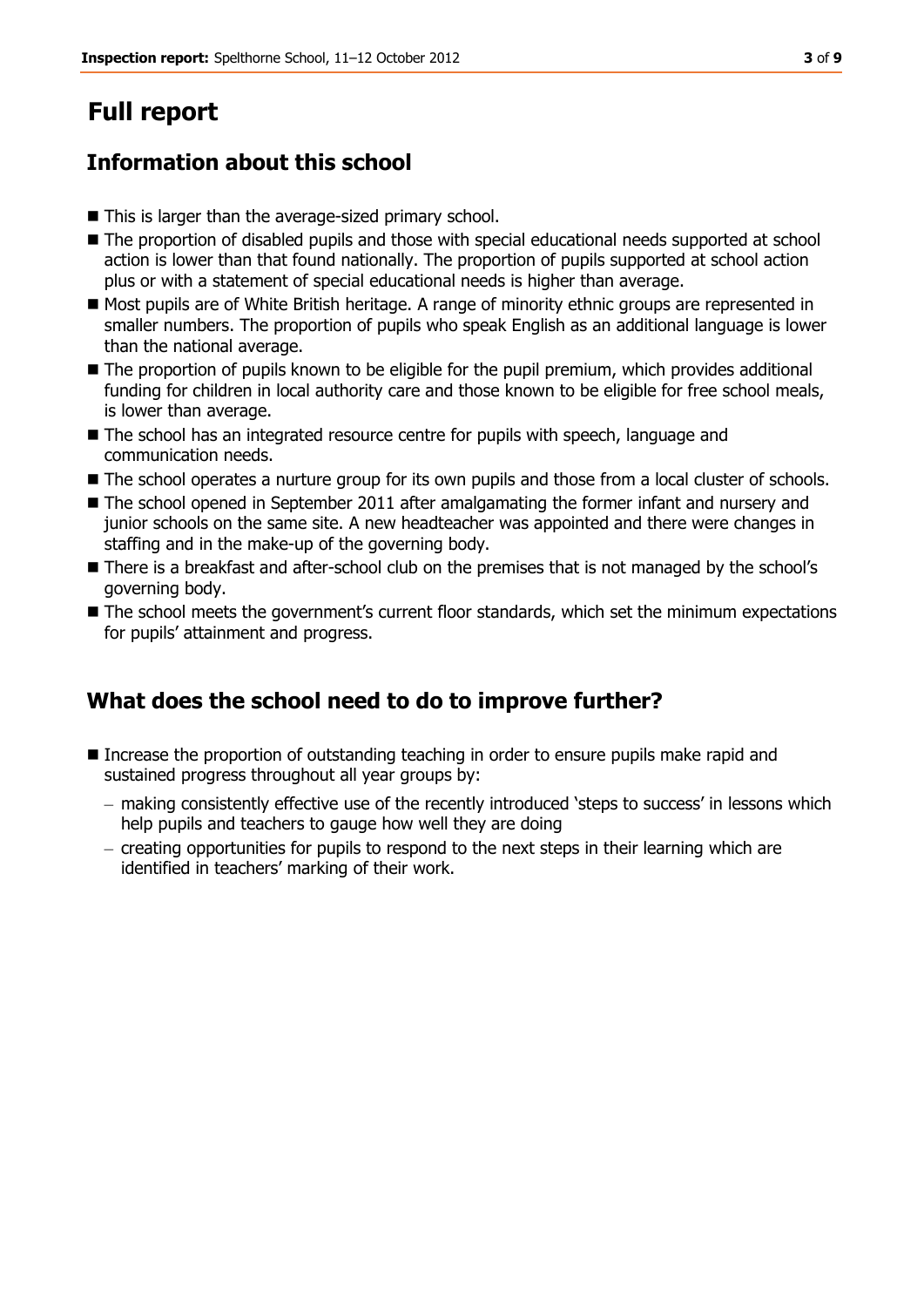# **Inspection judgements**

#### **The achievement of pupils is good**

- Children enter the Early Years Foundation Stage with skills that are below those expected for their age. Due to stimulating activities and the high expectations staff have, they quickly learn to show sustained levels of concentration. Staff capitalise on this by encouraging a high level of purposeful talk. For example, children making shapes with play dough were using precise mathematical language to describe their shapes. This approach results in children making good progress, especially in their language, communication and mathematical skills.
- **Pupils continue to make good progress as they move through the school. Consequently,** attainment has improved and is at least in line with national averages and rising at the end of Key Stage 2.
- **Disabled pupils and those with special educational needs make good progress because the** school carefully evaluates the type of support it provides. As a result, their needs are very well met.
- **Pupils who are known to be eligible for the pupil premium make good progress because planning** takes into account their needs and lessons stimulate their interest. The funding provided is well spent on a range of initiatives that meet their individual needs. For example, individual tuition and catch-up programmes delivered by trained staff have had a positive impact on progress in reading, writing and mathematics.
- $\blacksquare$  The provision for pupils in the specialist unit is very well matched to their needs and enables them to make good progress in their learning, both in the unit, and when integrated into mainstream classes.
- A keen focus on using precise language and standard English benefits all pupils and ensures those who speak English as an additional language achieve well.
- More-able pupils have their needs well met through a range of enrichment activities. Openended homework projects provide further challenges which stretch pupils' abilities and engage their interest.
- The school has successfully promoted a love of reading and pupils talk animatedly about the books they choose to read at home. This, along with well-stocked libraries that support the curriculum, ensures pupils have opportunities to read books covering a range of topics.
- In ensuring that all pupils achieve equally well, including those from different ethnic backgrounds, the school demonstrates its commitment to equality of opportunity.

#### **The quality of teaching is good**

- The school is continually refining its provision and teachers are open to constructive feedback that helps them improve their practice. Consequently, the quality of teaching has remained good throughout the amalgamation of the two schools.
- **E** Lesson planning takes careful consideration of the needs and starting points of the pupils in each class. This ensures that work is set at an appropriate level for all pupils so they can make progress in lessons.
- Teaching for pupils in the specialist resource unit is carefully planned to build on their previous learning, both when being taught in the unit and also when integrated into mainstream classes.
- **Teachers skilfully ask questions which develop pupils' understanding and enable them to** contribute effectively in lessons. For example, in an outstanding writing lesson on creating a recipe for a disgusting potion (part of an inspirational Roal Dahl day), pupils helped the teacher to construct the 'steps to success' by identifying the elements they would need to include when writing instructions. Their contributions included the use of colons and imperative verbs.
- Through discussions with teachers, pupils are involved in setting their own targets and are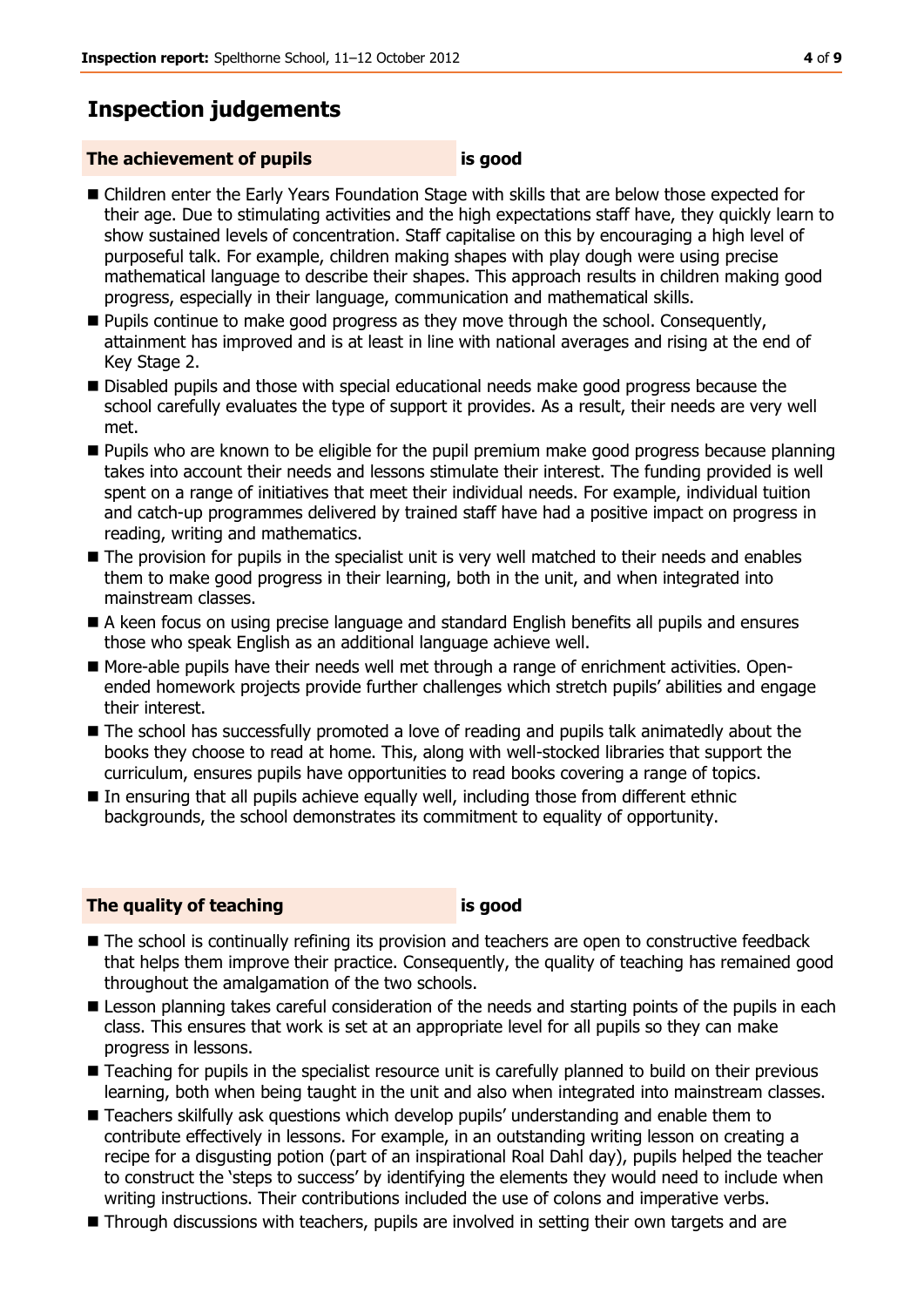consequently acutely aware of what they need to do to move their learning on. They regularly refer to their targets when checking their work and make amendments accordingly. This high level of awareness contributes to the good progress they make.

- Teachers create meaningful links between different subjects so pupils are able to develop key skills in mathematics, reading and writing in different contexts. For example, pupils create bar charts and graphs when conducting geographical surveys, use measurements accurately in science experiments and write letters as if they were evacuees when learning about the Second World War. Pupils keep all their writing in one journal and use their literacy targets to check every piece. This provides teachers with good evidence to show where pupils' strengths lie as writers and what they need to do to improve.
- Teachers mark pupils' work conscientiously. However, while pupils are involved productively in checking their own learning during lessons, they do not have enough opportunities to follow up the next steps in learning that are identified in teachers' marking.

#### **The behaviour and safety of pupils are good**

- **Pupils are courteous and considerate. Relationships at all levels are supportive and respectful.** Playtimes are harmonious, lunchtimes are calm and pupils move around the building purposefully and sensibly. Almost all of the parents and carers who replied to a recent school survey agreed that pupils behave well.
- **Pupils respond well to opportunities to shape their own learning. Their attitudes in lessons are** positive and they contribute well in class discussions. They take an active interest in evaluating their own work and are usually accurate in their self-assessments.
- The school provides good support for pupils with particular behavioural needs. For example, a nurture group has been established where adults show pupils how to develop appropriate social skills and encourage them to reflect on how well they are managing their own behaviour. Using a structured programme of praise and rewards, pupils develop the necessary confidence and social skills to succeed in mainstream classrooms, with a corresponding rise in their academic progress.
- $\blacksquare$  The school keeps its pupils safe, and pupils understand how to keep themselves safe. They take part in campaigns that explain road safety issues, understand the potential risks of social media sites and take care when cooking or conducting science experiments. The parents and carers who responded to the online survey stated unanimously that their child felt safe at school.
- **Pupils are very clear about what constitutes bullying. They say it hardly ever happens at school** but that, if it does, staff deal with it swiftly and effectively because they 'are always there for you'.
- Attendance is slightly above the national average. Both attendance and punctuality have improved since the appointment of a home−school link worker. Her role has strengthened links with parents and carers and enabled the school to take prompt action when issues are identified.

#### **The leadership and management are good**

- Leaders and managers all worked together to help the amalgamation process run smoothly and have successfully built a shared vision for the new school. The staff work very well together as a team and have quickly established efficient systems that give the school a sound footing on which to build.
- Leaders respond to what information about pupils' progress and attainment tells them. For example, following a dip in writing results, they introduced new materials which helped teachers to assess pupils' work using a range of criteria. Teachers were then able to fine-tune the way they teach writing to meet pupils' needs very specifically. Standards in writing improved as a result.
- All teachers are held accountable for the progress their pupils make. They meet regularly with senior leaders to check and discuss how well individuals and groups of pupils are doing. Highly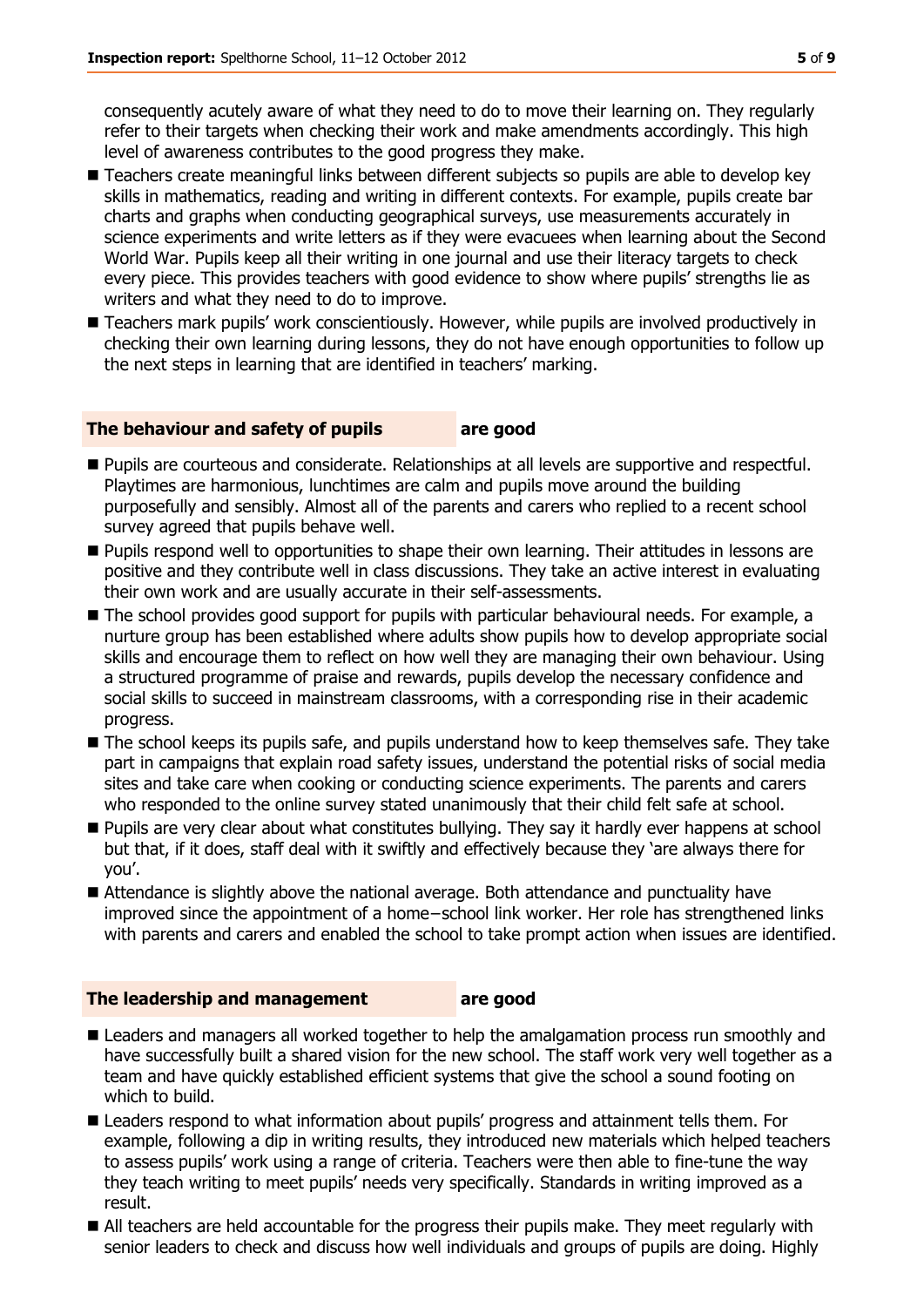efficient systems enable this information to be collated in a range of different ways and leaders use it well to identify any patterns that might indicate a change of approach is needed.

- **E** Leaders ensure that teachers continue to improve their skills by providing high quality training and support. For example, a senior leader has learnt how to use the 'steps to success' approach to good effect in lessons by explaining to pupils the precise stages needed in order to achieve good learning. As a result of sharing this good practice, pupils in some classes are becoming increasingly adept at assessing and reshaping their own learning to achieve greater success. However, this has yet to be embedded across the school.
- Leaders are committed to promoting equality of opportunity for all. They ensure pupils' varying needs are well met and have successfully narrowed the gap between the performance of all pupils nationally and that of key groups within the school.
- **E** Leaders and managers ensure there are a range of opportunities for promoting pupils' spiritual, moral, social and cultural development. These include assemblies where pupils reflect on matters of faith and morality, trips which enrich their cultural understanding and a curriculum which is broad and stimulating.
- The local authority has a good understanding of the context of the school and used this judiciously to support the school during the amalgamation. It continues to provide light-touch support to ensure that the improvements made during the first year are sustainable.

#### ■ The governance of the school:

- $-$  The governing body played a key role in ensuring the smooth transition from two institutions to one cohesive community.
- Governors have a clear understanding of the data presented to them and challenge the school to ensure that pupils' progress continues to improve. They keep a particularly close eye on how the pupil premium funding is spent to ensure that pupils who benefit from it do as well as other groups.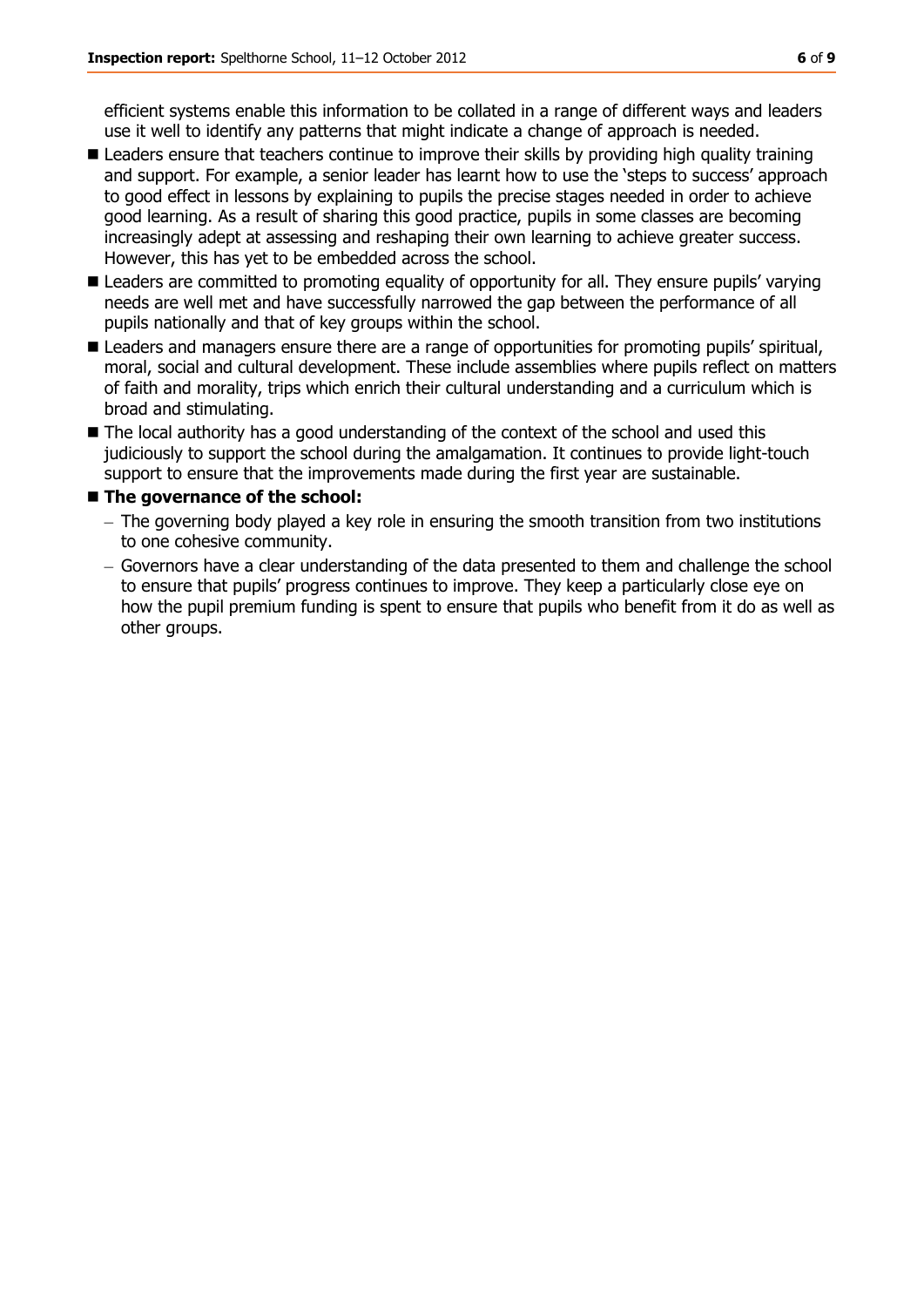# **What inspection judgements mean**

| <b>School</b> |                         |                                                                                                                                                                                                                                                                                                                                                                         |
|---------------|-------------------------|-------------------------------------------------------------------------------------------------------------------------------------------------------------------------------------------------------------------------------------------------------------------------------------------------------------------------------------------------------------------------|
| <b>Grade</b>  | <b>Judgement</b>        | <b>Description</b>                                                                                                                                                                                                                                                                                                                                                      |
| Grade 1       | Outstanding             | An outstanding school is highly effective in delivering outcomes<br>that provide exceptionally well for all its pupils' needs. This ensures<br>that pupils are very well equipped for the next stage of their<br>education, training or employment.                                                                                                                     |
| Grade 2       | Good                    | A good school is effective in delivering outcomes that provide well<br>for all its pupils' needs. Pupils are well prepared for the next stage<br>of their education, training or employment.                                                                                                                                                                            |
| Grade 3       | Requires<br>improvement | A school that requires improvement is not yet a good school, but it<br>is not inadequate. This school will receive a full inspection within<br>24 months from the date of this inspection.                                                                                                                                                                              |
| Grade 4       | Inadequate              | A school that has serious weaknesses is inadequate overall and<br>requires significant improvement but leadership and management<br>are judged to be Grade 3 or better. This school will receive regular<br>monitoring by Ofsted inspectors.                                                                                                                            |
|               |                         | A school that requires special measures is one where the school is<br>failing to give its pupils an acceptable standard of education and<br>the school's leaders, managers or governors have not<br>demonstrated that they have the capacity to secure the necessary<br>improvement in the school. This school will receive regular<br>monitoring by Ofsted inspectors. |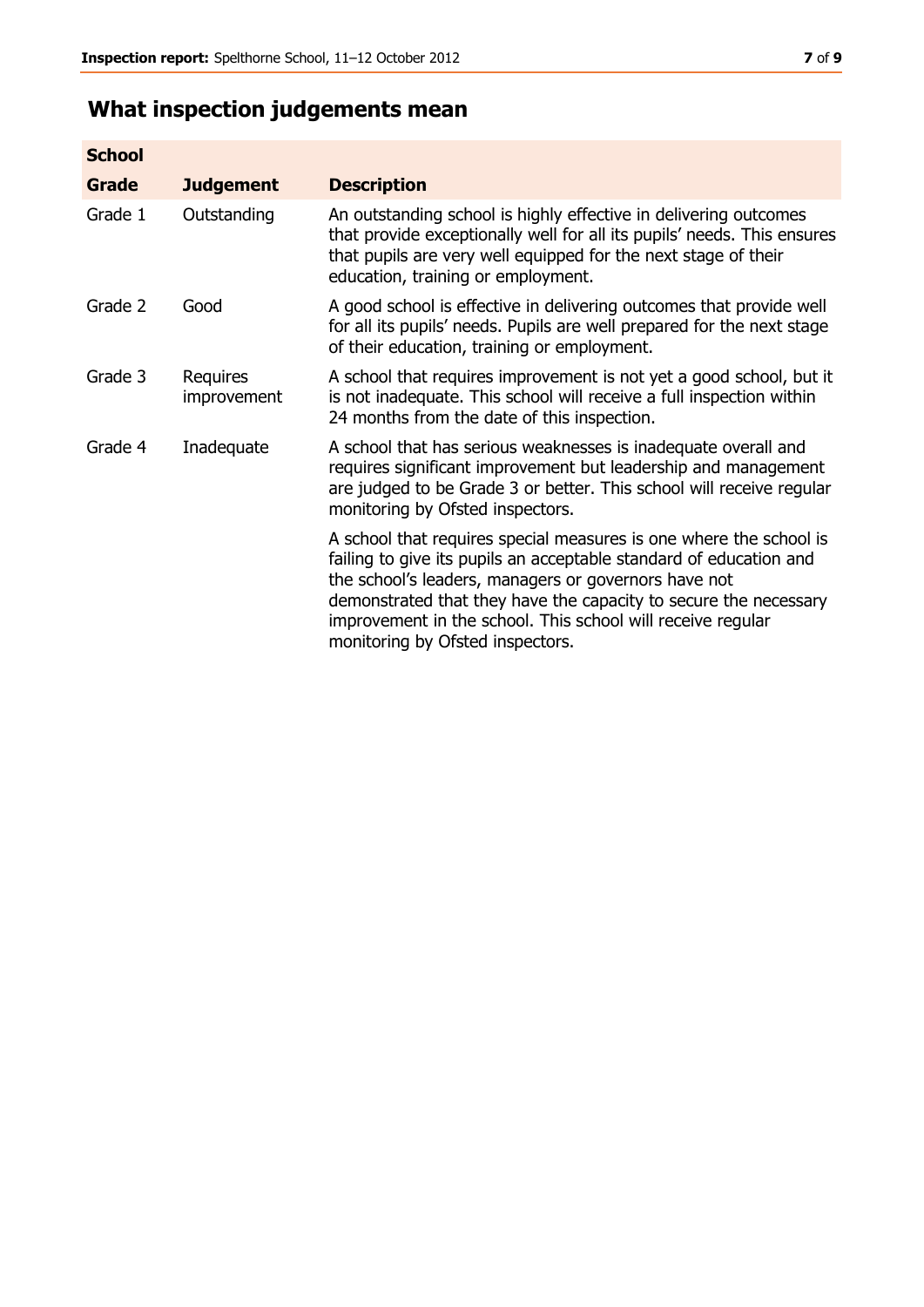#### **School details**

| Unique reference number  | 125095 |
|--------------------------|--------|
| <b>Local authority</b>   | Surrey |
| <b>Inspection number</b> | 400252 |

This inspection of the school was carried out under section 5 of the Education Act 2005.

| <b>Type of school</b>                      | All-through                     |
|--------------------------------------------|---------------------------------|
| <b>School category</b>                     | Community                       |
| <b>Age range of pupils</b>                 | $3 - 11$                        |
| <b>Gender of pupils</b>                    | Mixed                           |
| <b>Number of pupils on the school roll</b> | 553                             |
| <b>Appropriate authority</b>               | The governing body              |
| <b>Chair</b>                               | Pat Todd                        |
| <b>Headteacher</b>                         | Darren Harrison                 |
| Date of previous school inspection         | $10-11$ January 2011            |
| <b>Telephone number</b>                    | 01784 253311                    |
| <b>Fax number</b>                          | 01784 240539                    |
| <b>Email address</b>                       | school@spelthorne.surrey.sch.uk |